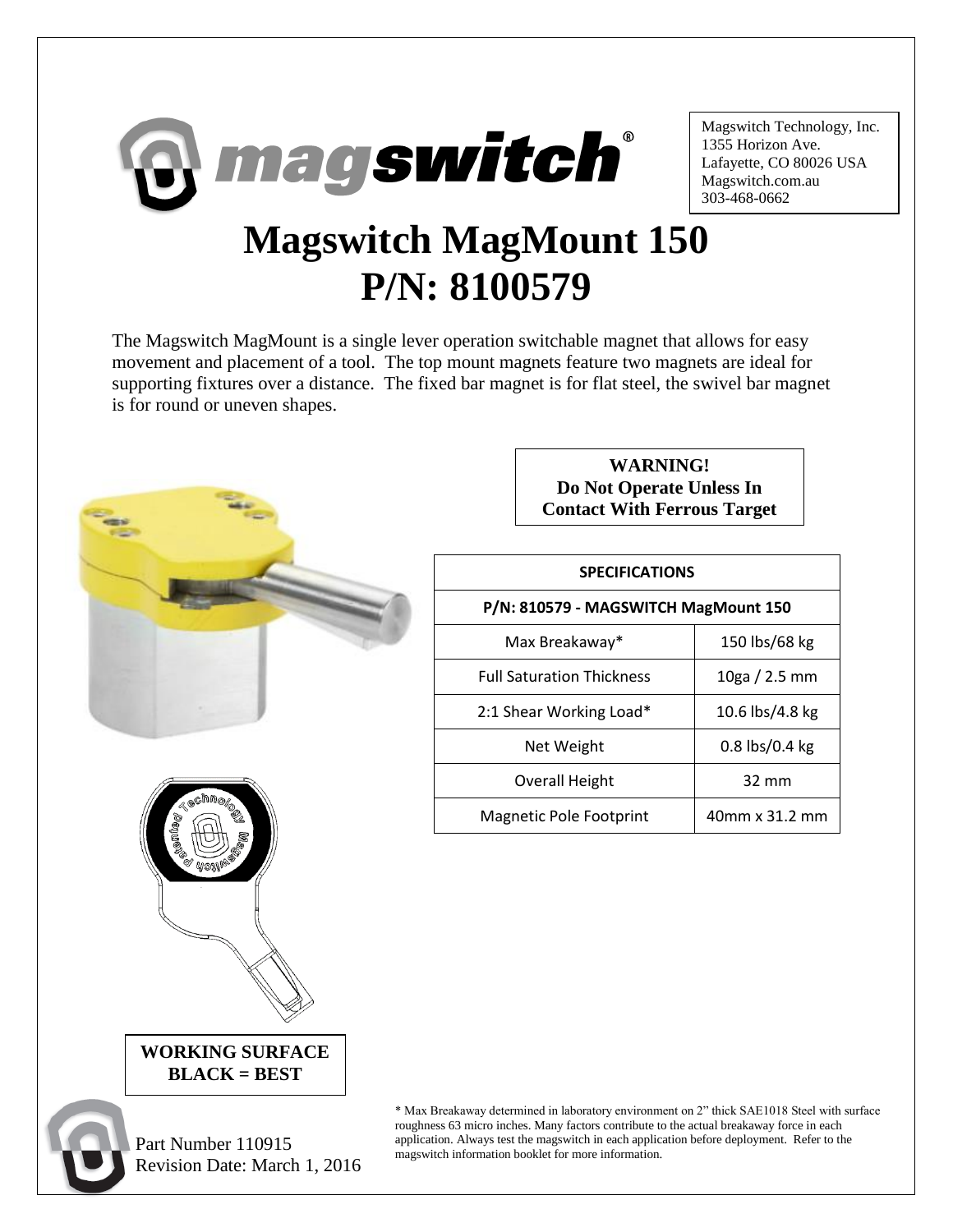



 Part Number 110915 Revision Date: March 1, 2016

\* Max Breakaway determined in laboratory environment on 2" thick SAE1018 Steel with surface roughness 63 micro inches. Many factors contribute to the actual breakaway force in each application. Always test the magswitch in each application before deployment. Refer to the magswitch information booklet for more information.